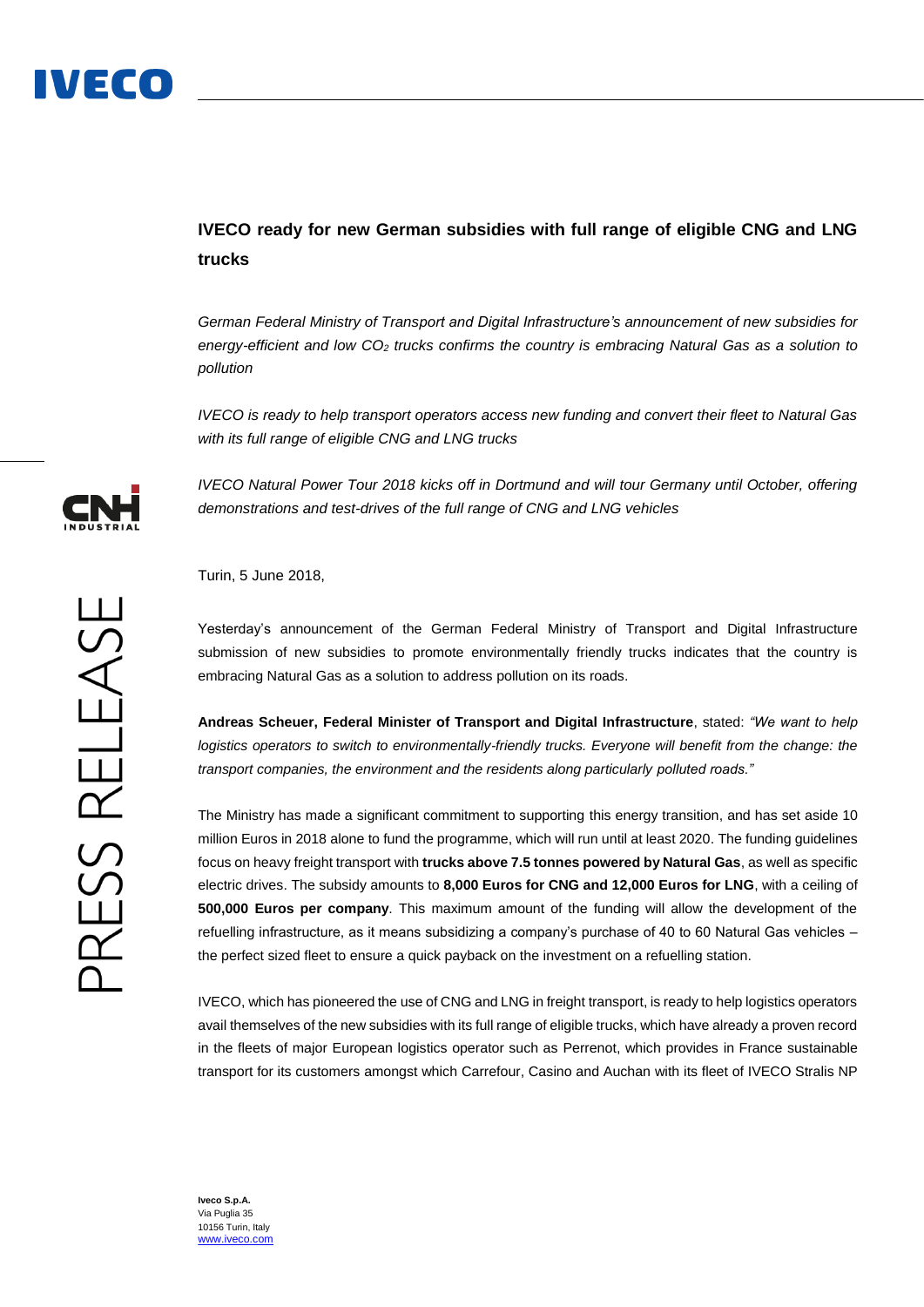## IVECO

trucks, Transports P. Mendy for Michelin and Intermarché, in Italy LC3 for LIDL and IKEA and Maganetti for Nestlé Waters, and in Spain Acotral for Mercadona.

**Pierre Lahutte, IVECO Brand President,** stated: *"Yesterday's announcement is further confirmation of IVECO's vision of the future of the transport sector, with natural gas traction being the mature technology that provides a viable and profitable solution today. At IVECO we have already seen a steep increase in the demand for our Natural Power trucks, as a growing number of international logistics operators opt for natural gas as they convert their fleets to achieve the higher standards of sustainability they desire for their operations. Germany being a major crossroad in the road transport network, this funding programme will also help speed up the development of the refuelling infrastructure. It is also a perfect match with the Natural Power demonstration tour we are kicking off in Germany with the help of a mobile LNG station."*

IVECO will be showcasing its full range of CNG and LNG vehicles in the IVECO Natural Power Tour 2018 – a demonstration programme that will cover the German territory from June to October, offering customers the opportunity to test drive the vehicles.

IVECO's Natural Power models range from 3.5 to light commercial vehicles to heavy-duty trucks up to 50t GCW. The Daily natural gas range includes the Daily Hi-Matic Natural Power, the first Compressed Natural Gas vehicle with an 8-speed automatic gearbox in the LCV industry, which was crowned and International Van of the Year 2018 and Sustainable Truck of the Year 2018. In the medium range, the Eurocargo, the Truck the City Likes and Truck of the Year 2016, is available in Natural Power versions ranging from 11 to 16 tons. And for heavy-duty transport, IVECO offers the Stralis NP, elected Low Carbon Truck of the Year in the UK, the only natural gas truck designed for long-haul transport on the market. All the vehicles in the Natural Power range offer transport operators the advantages of low emissions that open access to city centres and restricted traffic zones and quiet operation perfect for night-time work – combined with the benefits of low Total Cost of Ownership. In addition, IVECO is able to support its customers' Natural Power fleets through its network, which is the most advanced and experienced in servicing CNG and LNG vehicles.

## **IVECO**

*IVECO is a brand of CNH Industrial N.V., a World leader in Capital Goods listed on the New York Stock Exchange (NYSE: CNHI) and on the Mercato Telematico Azionario of the Borsa Italiana (MI: CNHI). IVECO designs, manufactures and markets a wide range of light, medium and heavy commercial vehicles, off-road trucks, and vehicles for applications such as off-road missions.*